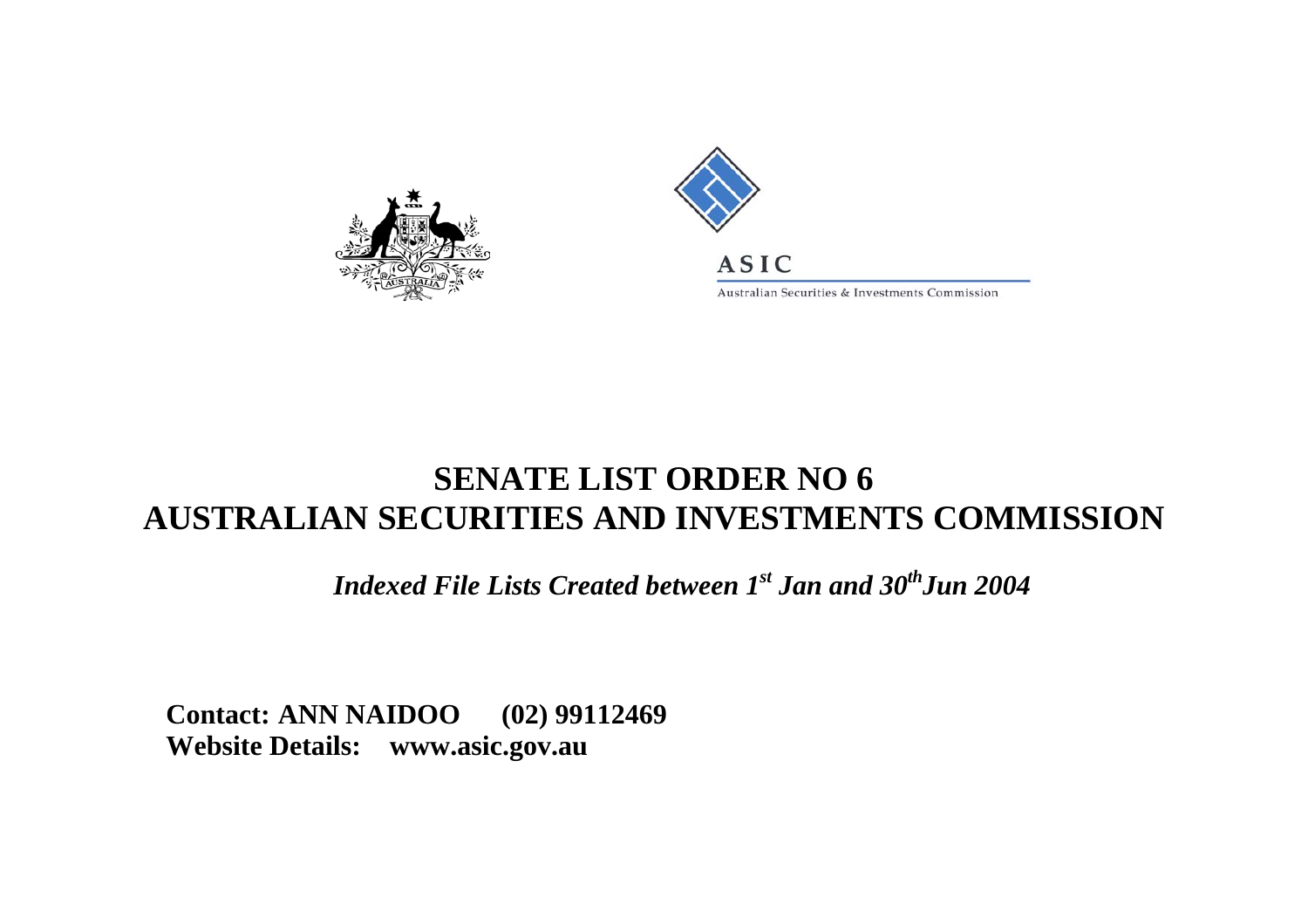| Group Year  |      | <b>Prefix</b> | <b>File</b> | <b>Description</b>                                                                            |
|-------------|------|---------------|-------------|-----------------------------------------------------------------------------------------------|
| <b>RPOL</b> | 2004 | <b>PMR</b>    |             | 454 POLICY SUBMISSIONS - VIA EMAILS                                                           |
| <b>RPOL</b> | 2004 | <b>PMR</b>    |             | 806 CREDIT RATING AGENCIES (GENERAL)                                                          |
| <b>RPOL</b> | 2004 | <b>PMR</b>    |             | <b>1015 INSURANCE CLAIMS HANDLING</b>                                                         |
| <b>RPOL</b> | 2004 | <b>PMR</b>    |             | 1017 SUPERANNUATION CHOICE                                                                    |
| <b>RPOL</b> | 2004 | <b>PMR</b>    |             | 1079 MARKETS PART 4                                                                           |
|             |      |               |             | FOREIGN FINANCIAL SERVICE PROVIDERS PART 3 3 DECEMBER 2003 - 23                               |
| <b>RPOL</b> | 2004 | <b>PMR</b>    |             | 1248 JANUARY 2003                                                                             |
| <b>RPOL</b> | 2004 | <b>PMR</b>    |             | 1904 FAQ - MISCELLANEOUS                                                                      |
| <b>RPOL</b> | 2004 | <b>PMR</b>    |             | 1914 DMFS AND DOFIS REVIEW PART 2                                                             |
| <b>RPOL</b> | 2004 | <b>PMR</b>    |             | 1939 FOREIGN FINANCIAL SERVICE PROVIDERS PART 4 27 JANUARY 2004 -                             |
| <b>RPOL</b> | 2004 | <b>PMR</b>    |             | 2076 CLERP 9 - AUDITOR REGISTRATION PUBLIC PROPOSAL PAPER                                     |
| <b>RPOL</b> | 2004 | <b>PMR</b>    |             | 2877 FSR ADVICE AND SUPPORT (VOL 2)                                                           |
| <b>RPOL</b> | 2004 | <b>PMR</b>    |             | 3096 7TH BATCH FSR REGS                                                                       |
| <b>RPOL</b> | 2004 | <b>PMR</b>    |             | 3222 CLERP 9 - DISCLOSURE: DISCRETIONARY POWERS - POLICY PROPOSAL PAPER                       |
| <b>RPOL</b> | 2004 | <b>PMR</b>    |             | CLERP 9 - AUDIT AND FINANCIAL REPORTING: DISCRETIONARY POWERS - POLICY<br>3223 PROPOSAL PAPER |
| <b>RPOL</b> | 2004 | <b>PMR</b>    |             | 3401 MANAGEMENT DISCRETIONARY ACCOUNTS PPP FINAL VERSION                                      |
| <b>RPOL</b> | 2004 | <b>PMR</b>    |             | 3407 MANAGEMENT DISCRETIONARY ACCOUNTS                                                        |
| <b>RPOL</b> | 2004 | <b>PMR</b>    |             | 3616 ASIC COMMENTS ON TABLED CLERP 9 BILL DECEMBER 2003 TO JANUARY 2004                       |
| <b>RPOL</b> | 2004 | <b>PMR</b>    |             | 3626 CLERP 9 FRAMEWORK DOCUMENT                                                               |
| <b>RPOL</b> | 2004 | <b>PMR</b>    |             | MANAGED DISCRETIONARY ACCOUNTS CORRESPONDENCE OCTOBER 2003 TO<br>3708 FEBRUARY 2004           |
| <b>RPOL</b> | 2004 | <b>PMR</b>    |             | 3844 DEBT SECURITIES: ***.                                                                    |
| <b>RPOL</b> | 2004 | <b>PMR</b>    |             | 4122 REVIEW OF IFSA UPDATE OF IFSA STANDARDS 8 & 9 (ASSET PRICING & SCHEME                    |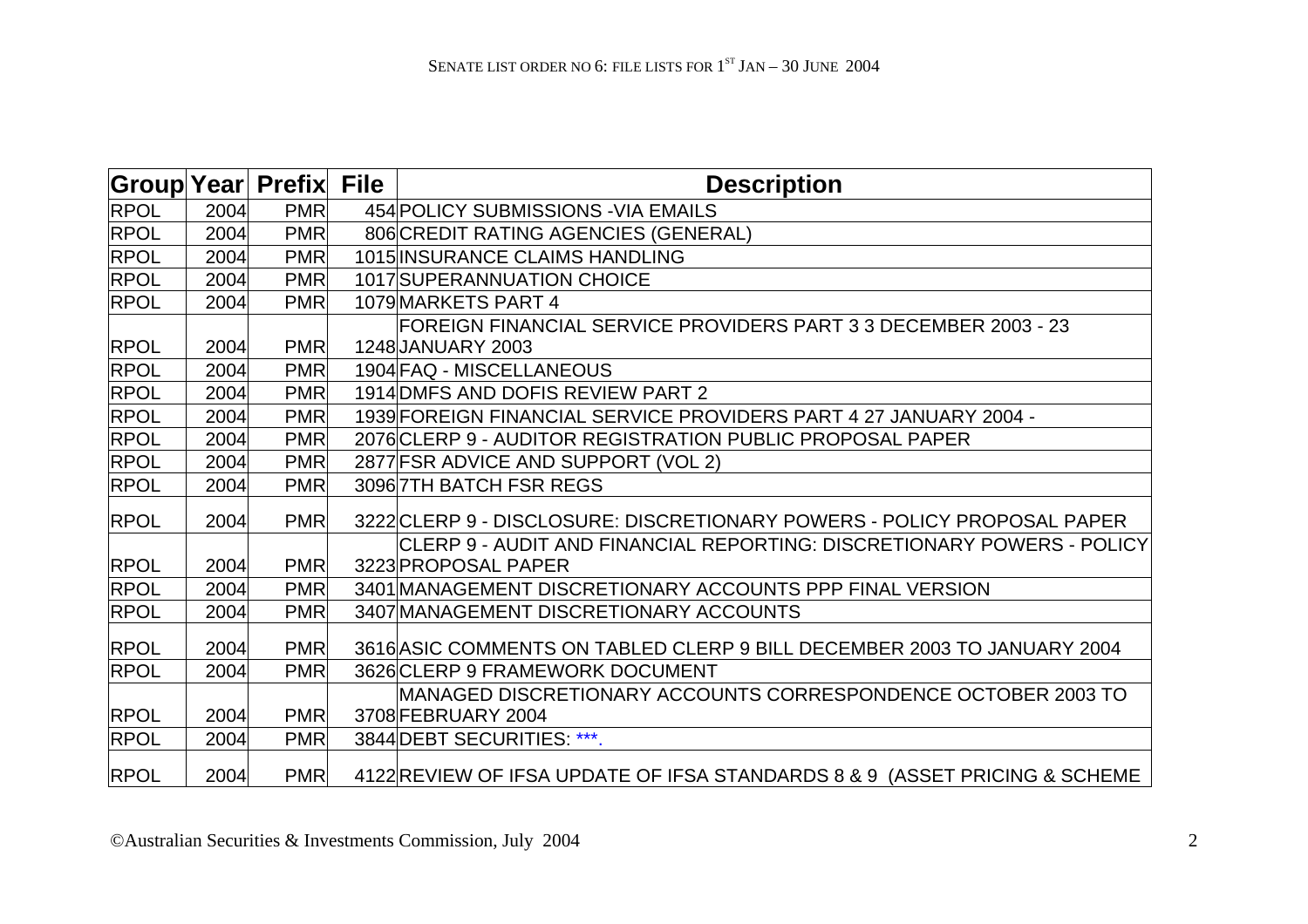|             |      |            | VALUATION)                                                                                         |
|-------------|------|------------|----------------------------------------------------------------------------------------------------|
| <b>RPOL</b> | 2004 | <b>PMR</b> | 4253 PRIVATE PLACEMENTS                                                                            |
| <b>RPOL</b> | 2004 | <b>PMR</b> | 4579 MARKET STABILISATION                                                                          |
| <b>RPOL</b> | 2004 | <b>PMR</b> | 4662 CLERP 9: AUDITOR REGISTRATION PPP - DOCUMENTS AND SUBMISSIONS                                 |
| <b>RPOL</b> | 2004 | <b>PMR</b> | <b>POLICY DEVELOPMENT - FOREIGN COLLECTIVE INVESTMENT SCHEMES -</b><br>4682 UPDATE TO PS 65 PART 3 |
| <b>RPOL</b> | 2004 | <b>PMR</b> | 4823 DEPOSIT TAKERS AND NON-CASH PAYMENT FACILITIES PART 3                                         |
| <b>RPOL</b> | 2004 | <b>PMR</b> | 4965 MARKETS PART 5                                                                                |
| <b>RPOL</b> | 2004 | <b>PMR</b> | 4966 IOSCO: SC3 VOLUME 4                                                                           |
| <b>RPOL</b> | 2004 | <b>PMR</b> | 4967 FSR EMERGING ISSUES PART 5                                                                    |
| <b>RPOL</b> | 2004 | <b>PMR</b> | 5813 SCOPE OF THE ASSOCIATES DEFINITION S12-REG 1.0.18-S53 PART 2                                  |
| <b>RPOL</b> | 2004 | <b>PMR</b> | 6530 DEPOSIT BONDS - SENATE ORDER                                                                  |
| <b>RPOL</b> | 2004 | <b>PMR</b> | 6967 CLERP 9 - AUDITOR REGISTRATION PUBLIC PROPOSAL PAPER VOLUME 2                                 |
| <b>RPOL</b> | 2004 | <b>PMR</b> | 7125 MANAGED DISCRETIONARY ACCOUNTS POLICY STATEMENT DRAFTS                                        |
| <b>RPOL</b> | 2004 | <b>PMR</b> | 7128 PS 174 APPLICATIONS VOLUME 1                                                                  |
| <b>RPOL</b> | 2004 | <b>PMR</b> | 7179 CLERP 7 CORRESPONDENCE OCT 2003 TO MARCH 2004                                                 |
| <b>RPOL</b> | 2004 | <b>PMR</b> | FOREIGN FINANCIAL SERVICE PROVIDERS: FINALISATION OF POLICY AUGUST 03<br>7206 TO MARCH 04          |
| <b>RPOL</b> | 2004 | <b>PMR</b> | 7207 PROJECT REVIEW BOARD CORPORATE KEY PROJECT - RPB INVOLVEMENT                                  |
| <b>RPOL</b> | 2004 | <b>PMR</b> | 7398 DOLLAR DISCLOSURE PROJECT ASIC DETERMINATION                                                  |
| <b>RPOL</b> | 2004 | <b>PMR</b> | 7425 MISCELLANEOUS FSR RELIEF "FAST-TRACK PROJECT" PART 2                                          |
| <b>RPOL</b> | 2004 | <b>PMR</b> | 7975 CLERP 9 - AUDITOR REGISTRATION PUBLIC PROPOSAL PAPER VOLUME 3                                 |
| <b>RPOL</b> | 2004 | <b>PMR</b> | 8101 SIA MANAGEMENT                                                                                |
| <b>RPOL</b> | 2004 | <b>PMR</b> | 8102 SUPERANNUATION MASTER TRUSTS - PRODUCT DISCLOSURE                                             |
| <b>RPOL</b> | 2004 | <b>PMR</b> | 8103 MARKET STABILISATION                                                                          |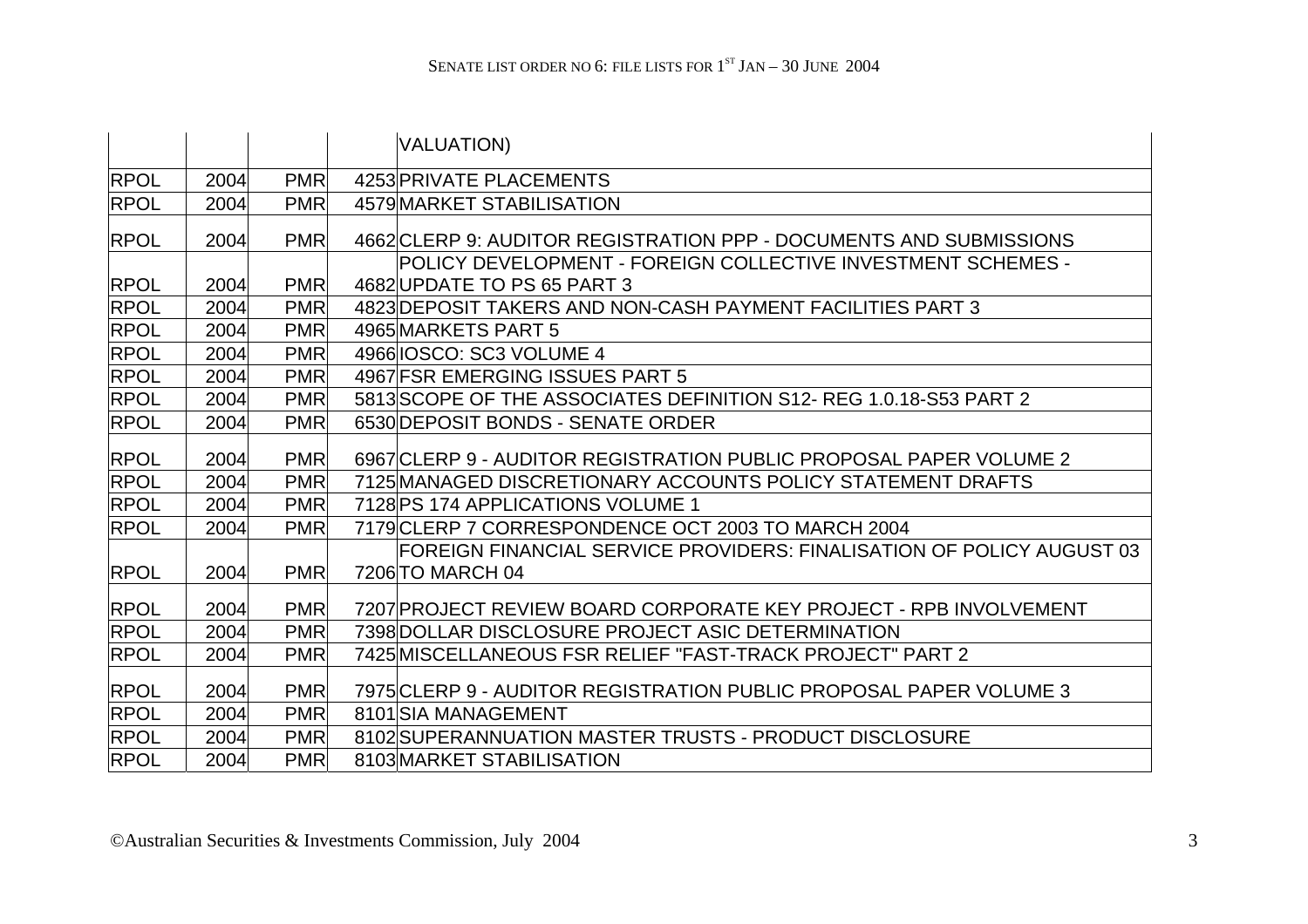| <b>RPOL</b> | 2004 | <b>PMR</b> | 8105 SECONDARY SERVICES                                                 |
|-------------|------|------------|-------------------------------------------------------------------------|
| <b>RPOL</b> | 2004 | <b>PMR</b> | 8231 IOSCO SC3 3 AND 4 NOVEMBER 2004                                    |
| <b>RPOL</b> | 2004 | <b>PMR</b> | 8242 CLERP 9 REFERENCE PAPERS PART 3                                    |
| <b>RPOL</b> | 2004 | <b>PMR</b> | 8317 DMF / DOFI GOV'T REVIEW SUBMISSIONS                                |
| <b>RPOL</b> | 2004 | <b>PMR</b> | 8318 DMF / DOFI GOV'T REVIEW - RELIEF APPLICATIONS                      |
| <b>RPOL</b> | 2004 | <b>PMR</b> | 8319 DMF / DOFI REVIEW - FORMS 51 + 52                                  |
| <b>RPOL</b> | 2004 | <b>PMR</b> | 8323 DMF / DOFI GOVERNMENT REVIEW                                       |
|             |      |            | POLICY DEVELOPMENT - FOREIGN COLLECTIVE INVESTMENT SCHEMES -            |
| <b>RPOL</b> | 2004 | <b>PMR</b> | 8395 UPDATE TO PS 65 PART 4                                             |
| <b>RPOL</b> | 2004 | <b>PMR</b> | 8552 APRA FIT AND PROPER REQUIREMENTS                                   |
| <b>RPOL</b> | 2004 | <b>PMR</b> | 8903 APPLICATION OF S1012IA TO SUPERANNUATION ENTITIES                  |
| <b>RPOL</b> | 2004 | <b>PMR</b> | 9060 ICA REVIEW                                                         |
| <b>RPOL</b> | 2004 | <b>PMR</b> | 9397 REVIEW OF ASIC POLICY ON S710 PROSPECTUS DISCLOSURE                |
| <b>RPOL</b> | 2004 | <b>PMR</b> | 9612 CLERP 9 - COMMENTS ON DRAFT REGULATIONS APRIL 2004                 |
| <b>RPOL</b> | 2004 | <b>PMR</b> | 9613 CLERP 9 EXPOSURE DRAFT BILL COMMENTS                               |
| <b>RPOL</b> | 2004 | <b>PMR</b> | 9614 CLERP 9 - PPP DRAFTING 2004                                        |
| <b>RPOL</b> | 2004 | <b>PMR</b> | 9616 CLERP 9 - PPP DRAFTING 2004                                        |
| <b>RPOL</b> | 2004 | <b>PMR</b> | 10044 NON-CASH PAYMENTS - PPP PROJECT                                   |
| <b>RPOL</b> | 2004 | <b>PMR</b> | 10050 CLERP 9 PPP SUBMISSIONS                                           |
| <b>RPOL</b> | 2004 | <b>PMR</b> | 10788 CLERP 9 - PRB 2003 - APRIL 2004                                   |
|             |      |            | OFFICE OF REGULATION REVIEW REGULATION IMPACT STATEMENTS AND            |
| <b>RPOL</b> | 2004 | <b>PMR</b> | 10976 CORRESPONDENCE PART 13                                            |
| <b>RPOL</b> | 2004 | <b>PMR</b> | 11288 SUBSTANTIAL SHAREHOLDING POLICY REVIEW: NCSC PS 110; SECTION 671B |
| <b>RPOL</b> | 2004 | <b>PMR</b> | 11452 CLERP 7: MARCH - MAY 2004                                         |
| <b>RPOL</b> | 2004 | <b>PMR</b> | 11474 FSR ADVICE AND SUPPORT (VOL 3)                                    |
| <b>RPOL</b> | 2004 | <b>PMR</b> | 11475 INSOLVENCY PRACTITIONER REGULATION PROJECT VOLUME 2               |
| <b>RPOL</b> | 2004 | <b>PMR</b> | 11476 DIRECTOR - LESS COMPANIES (COLE REC 107)                          |
| <b>RPOL</b> | 2004 | <b>PMR</b> | 11590 FINALISATION OF FOREIGN COLLECTIVE INVESTMENT SCHEME POLICY       |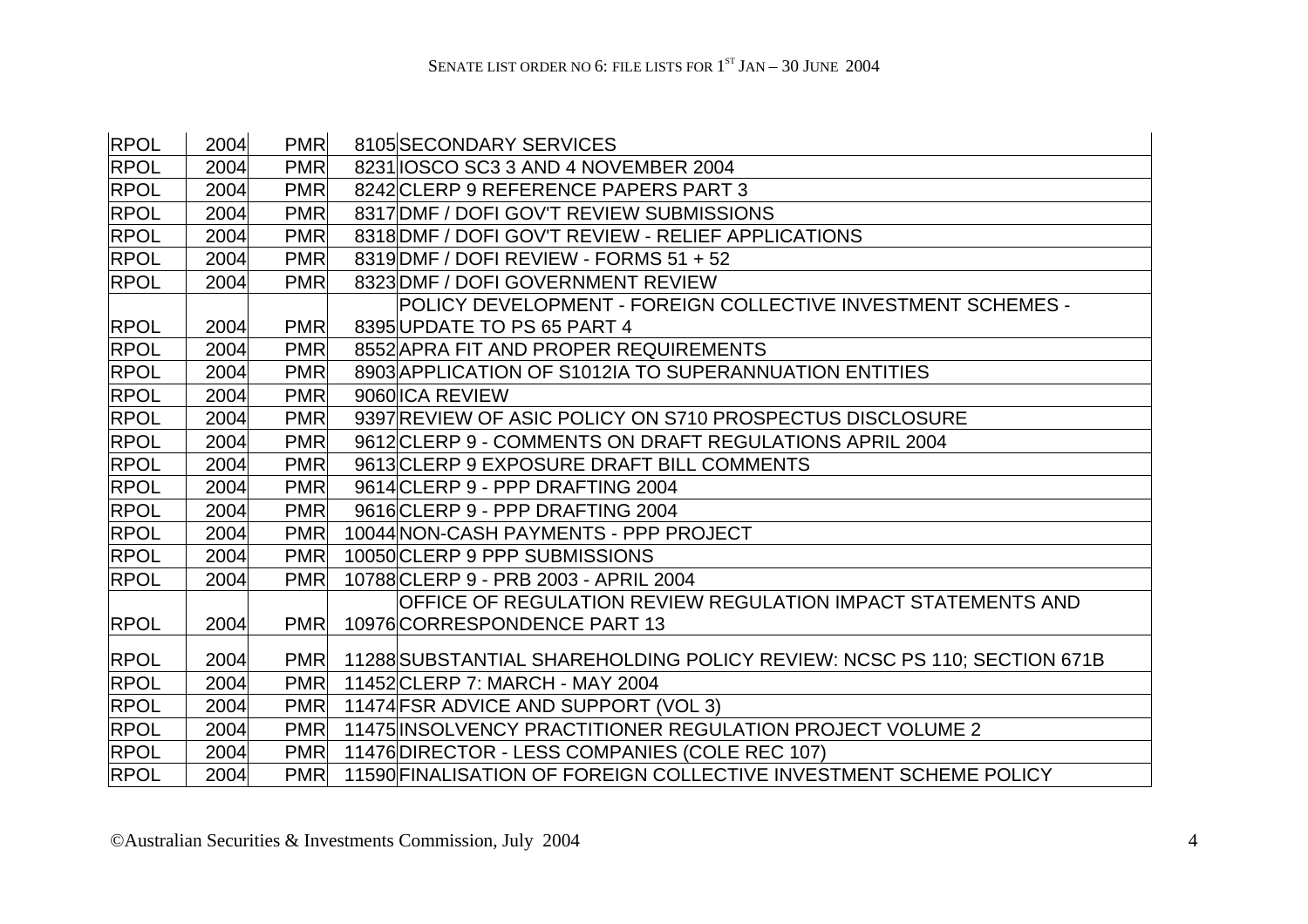| <b>RPOL</b> | 2004 | <b>PMR</b> | 11614 NOT FOR PROFIT BODY CORPORATES                                                                        |
|-------------|------|------------|-------------------------------------------------------------------------------------------------------------|
| <b>RPOL</b> | 2004 | <b>PMR</b> | 11615 POST - *** RESPONSE                                                                                   |
| <b>RPOL</b> | 2004 | <b>PMR</b> | 11616 NZ MUTUAL RECOGNITION                                                                                 |
| <b>RPOL</b> | 2004 | <b>PMR</b> | 11617 SOFT DOLLAR COMMISSIONS                                                                               |
| <b>RPOL</b> | 2004 | <b>PMR</b> | 12133 PROSPECTUS CONTENT - DISCLOSURE PRINCIPLES SECTION 710                                                |
| <b>RPOL</b> | 2004 | <b>PMR</b> | 12218 MARKETS REGULATION CORPORATE GOVERNANCE PRACTICES JULY 2002                                           |
| <b>RPOL</b> | 2004 | <b>PMR</b> | MISLEADING AND DECEPTIVE STATEMENTS IN TAKEOVERS -TRUTH in<br>12338 TAKEOVERS-Review of Policy Statement 25 |
|             |      |            | MISLEADING AND DECEPTIVE STATEMENTS IN TAKEOVERS -TRUTH in                                                  |
| <b>RPOL</b> | 2004 | <b>PMR</b> | 12345 TAKEOVERS-Review of Policy Statement 25                                                               |
| <b>RPOL</b> | 2004 | <b>PMR</b> | 12347 IOSCO SURVEY ON THE COMPLIANCE FUNCTION 2004                                                          |
| <b>RPOL</b> | 2004 | <b>PMR</b> | 12469 SDIA CONFERENCE 2004 - COMMENTS FOR TREASURY                                                          |
| <b>RPOL</b> | 2004 | <b>PMR</b> | 12470 <sup>***</sup> BOND AND REPO CLEARING - STOCK CIRCLES                                                 |
| <b>RPOL</b> | 2004 | <b>PMR</b> | 12471 PS 176 - RECOGNITION OF CFTC                                                                          |
| <b>RPOL</b> | 2004 | <b>PMR</b> | 12483 ANTI-MONEY LAUNDERING - LAW REFORM PROJECT                                                            |
| <b>RPOL</b> | 2004 | <b>PMR</b> | 12794 INDIVIDUAL DEVELOPMENT *** - 2004/2005                                                                |
| <b>RPOL</b> | 2004 | <b>PMR</b> | POLICY DEVELOPMENT - FOREIGN COLLECTIVE INVESTMENT SCHEMES -<br>13117 UPDATE TO PS 65 PART 5                |
| <b>RPOL</b> | 2004 | <b>PMR</b> | 13160 CREDIT RATINGS AGENCIES                                                                               |
| <b>RPOL</b> | 2004 | <b>PMR</b> | 13163 REAL ESTATE INVESTMENT ADVICE                                                                         |
| <b>RPOL</b> | 2004 | <b>PMR</b> | 13775 CLEARING AND SETTLEMENT G30 RECOMMENDATIONS                                                           |
| <b>RPOL</b> | 2004 | <b>PMR</b> | 13810 CLERP 9 - AUDITOR REGISTRATION PUBLIC PROPOSAL PAPER VOLUME 4                                         |
| <b>RPOL</b> | 2004 | <b>PMR</b> | 14945 REVIEW OF PS148 CHAPTER 5C                                                                            |
| <b>RPOL</b> | 2004 | <b>PMR</b> | 15085 SECONDARY SERVICES FAQ                                                                                |
| <b>RPOL</b> | 2004 | <b>PMR</b> | 15087 PPP - SUPERANNUATION ENTITIES: S1012IA AND INVESTMENT CHOICE                                          |
| <b>RPOL</b> | 2004 | <b>PMR</b> | 15088 PPP - SUPERANNUATION ENTITIES: A1012 IA AND INVESTMENT CHOICE                                         |
| <b>RPOL</b> | 2004 | <b>PMR</b> | 15089 <sup>***</sup> MODEL RISK PDS                                                                         |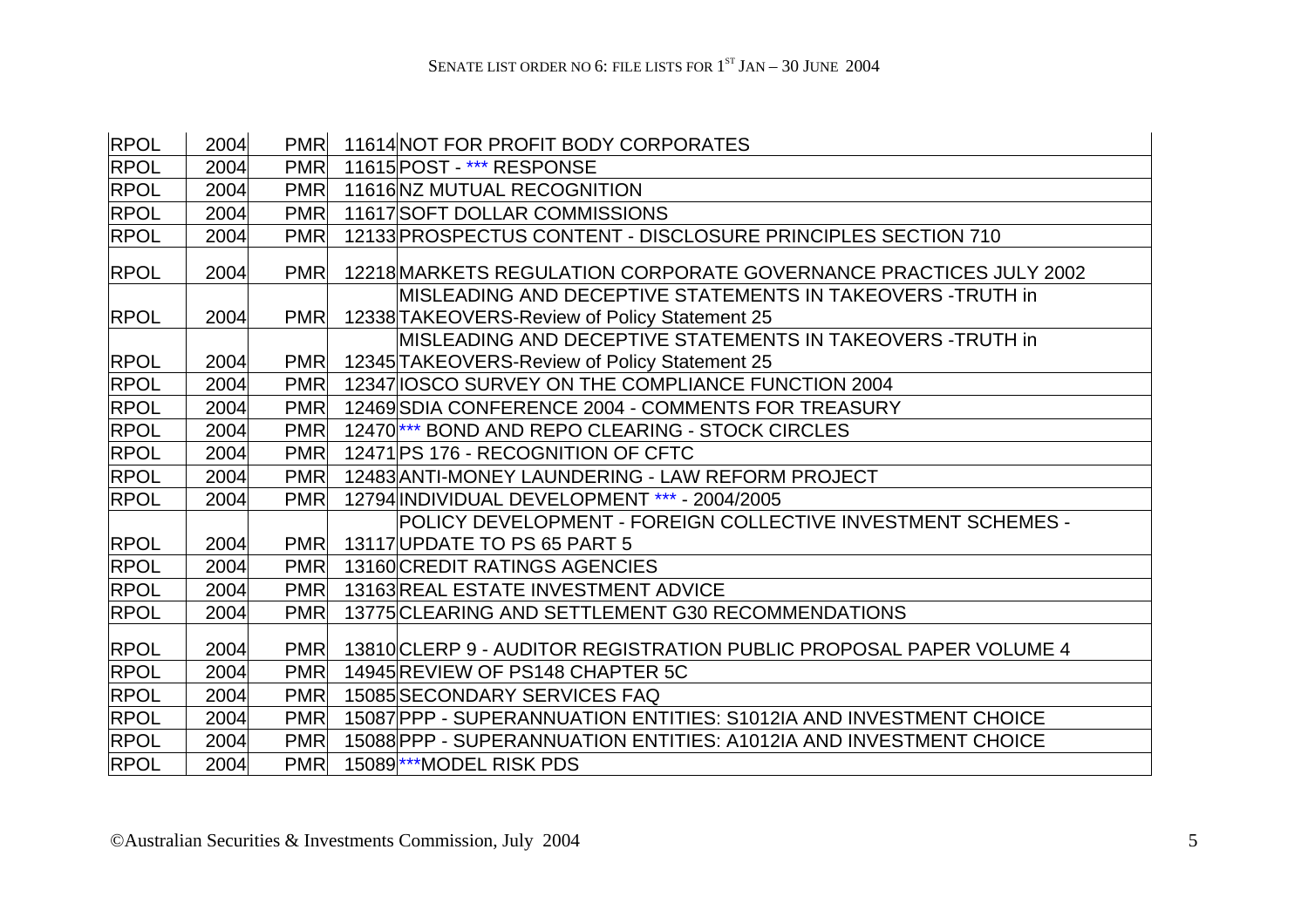| <b>RPOL</b> | 2004 | <b>PMR</b> | 15090 UNFAIR INVESTMENT PRACTICES PROJECT (LATE TRADING AND MARKET TIMING) |
|-------------|------|------------|----------------------------------------------------------------------------|
| <b>RPOL</b> | 2004 | <b>PMR</b> | 15396 PS178-FOREIGN COLLECTIVE INVESTMENT SCHEMES-JERSEY                   |
| <b>RPOL</b> | 2004 | <b>PMR</b> | 15811 CLERP 9: REVIEW OF PN 34                                             |
| <b>RPOL</b> | 2004 | <b>PMR</b> | 15813 CLERP 9: REVIEW OF PS 43                                             |
| <b>RPOL</b> | 2004 | <b>PMR</b> | 15814 CLERP 9: GLOBAL RIS                                                  |
| <b>RPOL</b> | 2004 | <b>PMR</b> | 16033 MONEY LAUNDERING - REFERENCE PAPERS                                  |
| <b>RPOL</b> | 2004 | <b>PMR</b> | 16034 DOLLAR DISCLOSURE POLICY                                             |
| <b>RPOL</b> | 2004 | <b>PMR</b> | 16036 RESEARCH ANALYSTS - PART 10                                          |
| <b>RPOL</b> | 2004 | <b>PMR</b> | 16244 RELATED PARTY UNDERWRITING AMENDMENTS TO CO 98/52                    |
| <b>RPOL</b> | 2004 | <b>PMR</b> | 16245 APPROVAL OF DEBENTURE TRUSTEES - FINANCIAL CONDITIONS                |
| <b>RPOL</b> | 2004 | <b>PMR</b> | 16246 AMENDMENTS TO CO 02/319 HORSE RACING SCHEMES                         |
|             |      |            | TRANS-TAMAN MUTUAL RECOGNITION OF OFFERS TO SECURITIES AND MIS             |
| <b>RPOL</b> | 2004 | <b>PMR</b> | 16248 INTERESTS                                                            |
| RPOL        | 2004 | <b>PMR</b> | 16383 CLERP9: EXPOSURE DRAFT BILL SUBMISSIONS                              |
| <b>RPOL</b> | 2004 | <b>PMR</b> | 16385 CLERP9: PJC APPEARANCE                                               |
| <b>RPOL</b> | 2004 | <b>PMR</b> | 16711 MERGERS AND ACQUISITIONS PART 3                                      |
| <b>RPOL</b> | 2004 | <b>PMR</b> | 16716 MEDICAL INDEMNITY LEGISLATION PART 2                                 |
| <b>RPOL</b> | 2004 | <b>PMR</b> | 16720 MANAGED INVESTMENT SCHEMES - GENERAL PART 3                          |
| <b>RPOL</b> | 2004 | <b>PMR</b> | 16727 IOSCO: SC3 VOLUME 5                                                  |
| <b>RPOL</b> | 2004 | <b>PMR</b> | 16735 INSOLVENCY VOLUME 3                                                  |
|             |      |            | REGULATION OF PROPERTY INVESTMENT & FINANCIAL ADVISING ACTIVITIES OF       |
| <b>RPOL</b> | 2004 | <b>PMR</b> | <b>16787 REAL ESTATE AGENTS</b>                                            |
| <b>RPOL</b> | 2004 | <b>PMR</b> | 16803 CLERP9 POLICIES: RPG PAPERS                                          |
| <b>RPOL</b> | 2004 | <b>PMR</b> | 16804 CLERP9 POLICIES: RPG PAPERS                                          |
| RPOL        | 2004 | <b>PMR</b> | 16871 MANAGED INVESTMENTS ACT REVIEW 2004                                  |
| <b>RPOL</b> | 2004 | <b>PMR</b> | 16910 LICENSING RELIEF FOR SECURITISATION ENTITIES                         |
| <b>RPOL</b> | 2004 | <b>PMR</b> | 17046 COPIES OF SFE CIRCULARS TO MEMBERS NOS. 324/99 TO 174/00             |